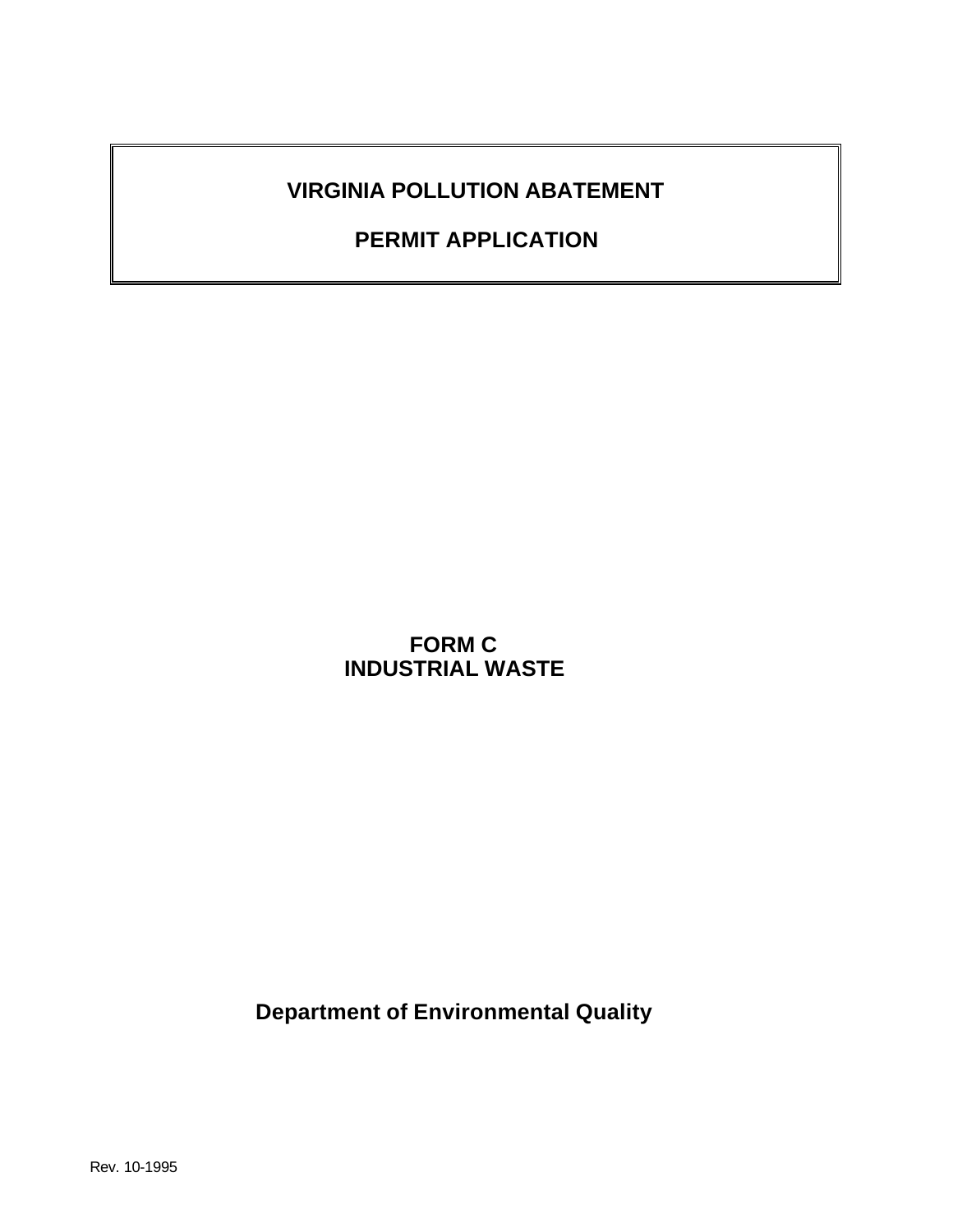#### **VPA FORM C INDUSTRIAL WASTE INSTRUCTIONS**

This form is to be completed by applicants requesting a VPA permit for industrial waste management systems. All industrial applicants must submit Part I of Form C. Part II must be submitted by applicants who use land application treatment systems for wastewater or sludge. In addition, certain industrial categories may be required to submit more information than this application requests. A preliminary meeting with the local DEQ Regional Office is recommended prior to completing any part of Form C.

### **PART C-I**

1. **FACILITY NAME**: Name as given on Form A line 1.

#### 2. **SOURCE OF WASTE**:

- a. The applicant should supply a short description of the specific manufacturing operation at the facility.
- b. A line drawing, in block diagram form, is to be furnished. Show the various steps or units of the manufacturing or processing operations, all points where industrial wastes or other wastes are produced, the volume of wastes generated at each location, and their method of disposal. List raw materials and show the points where they enter the process. Finished products and the points where they emerge from the process are also to be shown.
- c. Describe how sewage from employees is handled. (i.e., does it go to a septic tank/drainfield, local sanitary sewerage system, etc.).
- d. In the space provided, show the maximum and average hours/day and days/week of operation and the specific months of operation.
- 3. **NON-HAZARDOUS DECLARATION**: All industrial facilities must sign this declaration in order for the application to be complete. The signature must be in accordance with DEQ's Permit Regulation. The applicant should evaluate waste characteristics as required by Federal and State Regulations to determine if it is hazardous or non-hazardous (TCLP or other tests required by Department of Environmental Qualtiy). If identified as hazardous, it should be processed as a hazardous waste according to the requirements of RCRA and State Regulations through the Department of Environmental Quality.
- 4. **WASTE CHARACTERIZATION**: Waste characterization applies to waste being removed from the waste management system. For land application operations, analysis should be conducted on waste to be land applied. For proposed operations, estimates may be used based on the characteristics of similar facilities. Provide the references to identify the similar facility.

The applicant is required to test for all parameters listed in 4.a. and/or 4.b., whichever group of parameters are appropriate. Should you feel that any of the required parameters are not appropriate for your operation, you may request in writing that the testing requirement be waived. The letter should accompany the VPA application when a submission is made. It must be pointed out that your waiver request should be reviewed with a DEQ Regional Office permit writer before the waiver is requested. Enough information must be available on characteristics of the waste to support issuance of the VPA permit. If the waiver request is denied, then the entire application package will be returned incomplete.

DEQ places great importance on waste characterization. In Item 4.c., the applicant is requested to indicate if a parameter (not listed in 4.a. and/or 4.b.) is believed present or absent. If believed present, at least one analysis should be conducted. If the application is for both wastewater and sludge, make an additional copy of Part 4.c and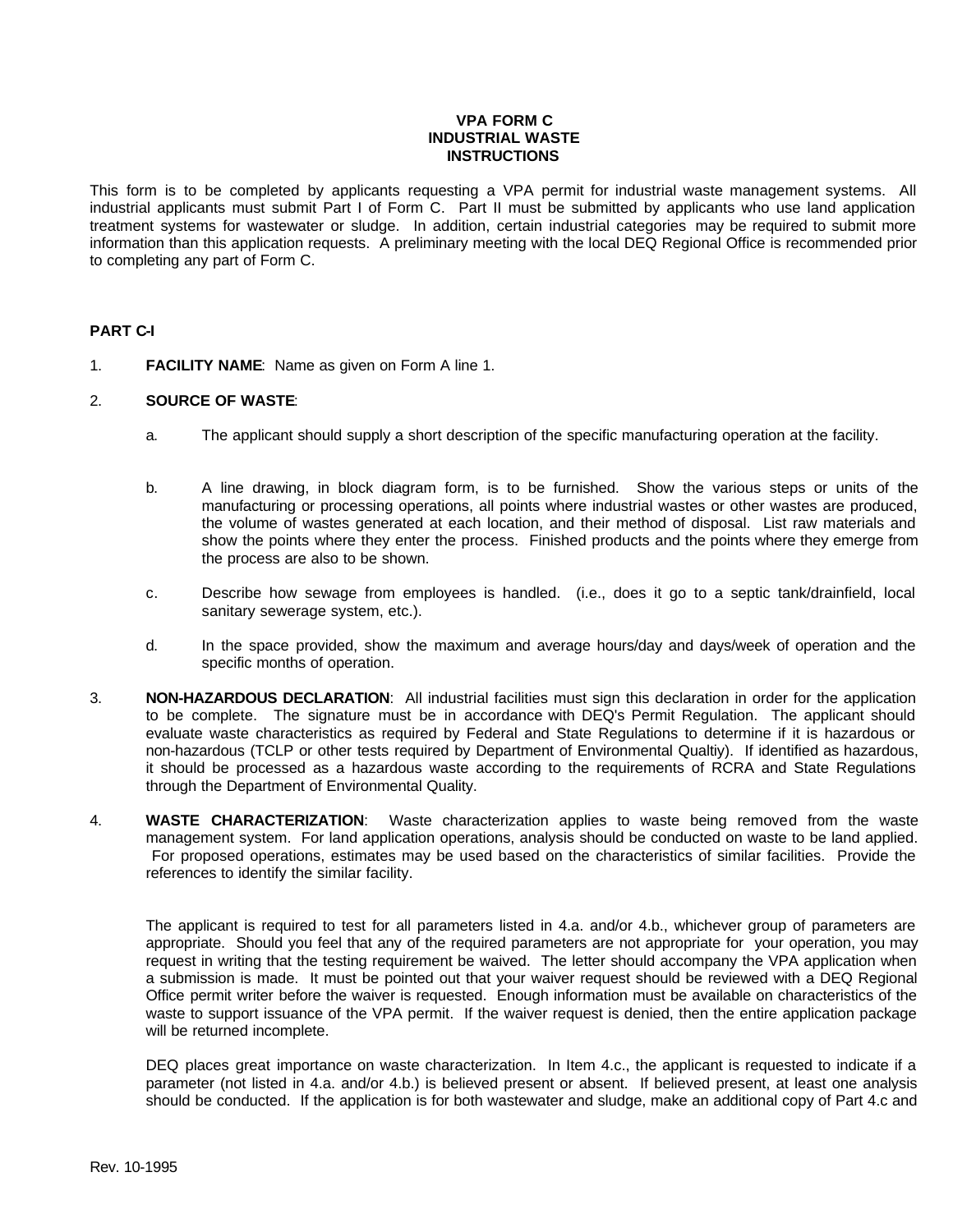additional copy of Part 4.c and answer for both.

If the application is for a waste management system that uses recycling, the waste characterization may be substituted by supporting documentation, for example, MSDS sheets.

5. **POLLUTANT MANAGEMENT FACILIITES**: Provide a detailed flow chart in block diagram form showing the interrelation of all the treatment facilities. Include handling, treatment storage and disposal units in this chart. Recycle systems are also to be included for this application requirement.

**OPERATIONS**: Using the above flow diagram as a reference, describe the pollutant management operation of each unit and the system as a whole.

- 6. Please indicate the type and number of waste treatment units or storage facilities at your operation. Please also indicate if the facility is proposed or existing.
- 7. All waste treatment, storage facilities and land application sites must be approved by the Department of Environmental Quality. If the existing facilities have not been approved, it will be necessary to submit a conceptual engineering report. It is also suggested that you discuss this matter with a representative of a DEQ Regional Office before submitting the report.
- 8. If previously approved facilities have been expanded, a conceptual engineering report must be submitted to DEQ for approval for the expanded unit(s) as required by the application and instructions.
- 9. **CONCEPTUAL DESIGN**: Waste management facilities require technical expertise in the planning, design and construction phases of the project to insure that 1) the facility will meet the operational needs of the owner, 2) the facility is structurally sound and 3) the treatment system meets all necessary regulatory requirements. Detailed discussion of plans and specifications for the structural stability of the treatment works are beyond the scope of these instructions. Such expertise is available to owners through private engineering firms and Virginia universities. It should reemphasized that the structural integrity of all facilities is the responsibility of the owner.

Applicants should provide design information and/or calculations such as capacities, construction materials, flow directions, loading rates and water balance figures for the waste management structure and any associated piping and pumps. The following areas should be considered in preparing the conceptual design.

**STORAGE/TREATMENT FACILITY CAPACITY**: Facilities must be designed and operated to prevent point source discharge of pollutants to State waters except in the case of a 25 year-24 hour or greater storm event.

DEQ recommends the storage capacity be sufficient to ensure that wastes do not have to be applied to the land when the ground is ice or snow covered, too wet or during periods when fields are unavailable for waste utilization because of the cropping plan. A minimum 60-day storage capacity for wastewater or sludge is recommended to be designed into all pollution abatement facilities.

DEQ suggests that the storage facilities have a 2 ft. freeboard at all times.

**GROUND WATER PROTECTION**: Storage facilities and treatment works must be designed and operated to ensure compliance with the provisions of the Water Quality Standards for ground water. DEQ suggests that liners be installed in earthen storage facilities located in rapidly permeable soils (> 2.0 in/hr) or where Karst geology or shallow and fractured rock is encountered.

The Department of Environmental Quality requires lagoon liners to have a maximum coefficient of permeability of l x l0<sup>-6</sup> cm/sec. It is recommended that soils used as liners be capable of achieving a maximum coefficient of permeability of 1 X 10<sup>-7</sup> cm/sec or less. Total soil liner thickness should be one foot after compaction of two separate lifts of equal thickness.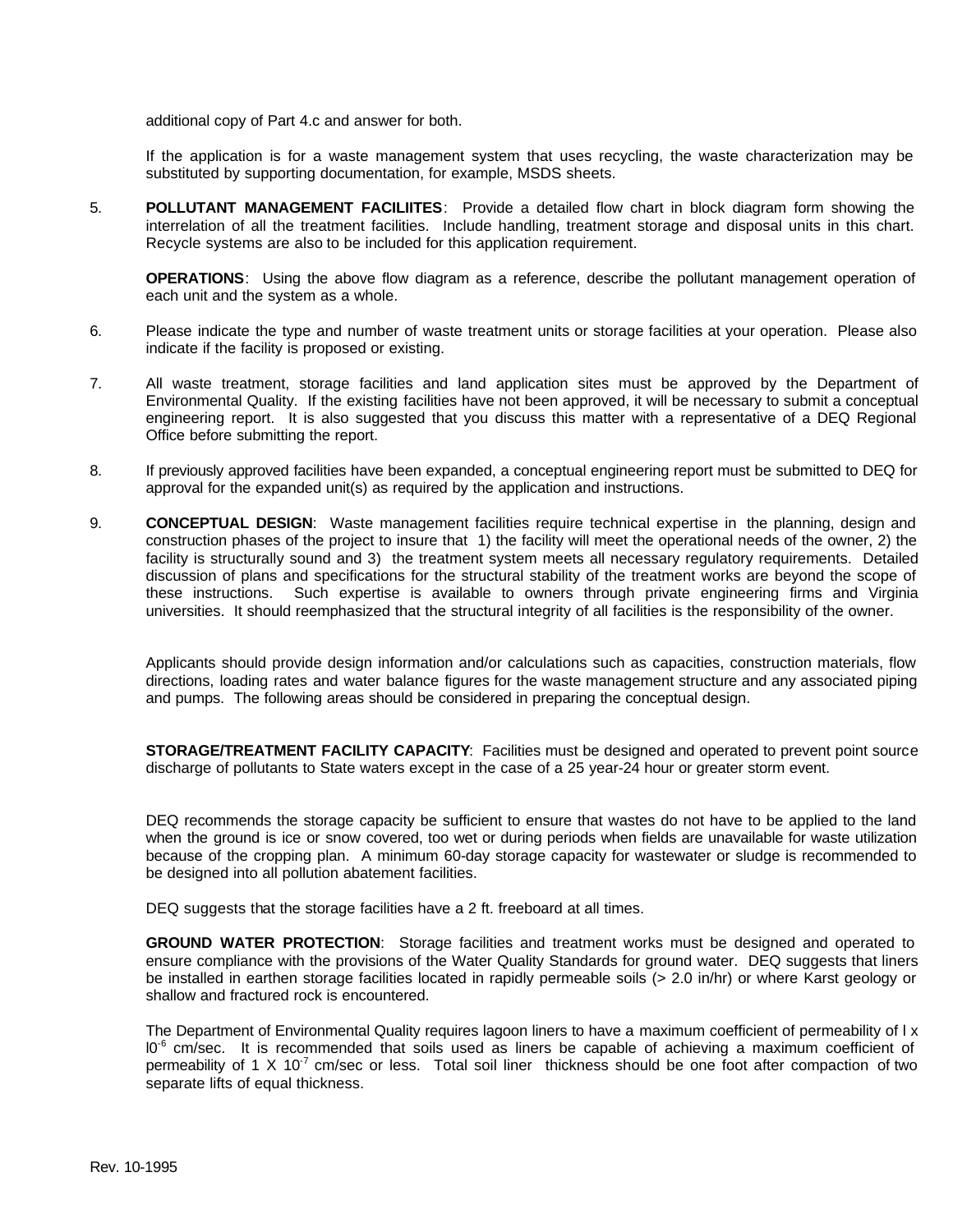Synthetic liners are preferred and should be a minimum of 20 mil. thickness, appropriate for the type wastewater, and be appropriately protected from puncture both below and above the liner. The liner should clearly be installed according to manufacturers specifications. Such specifications should also include recommendations, if any, for periodically inspecting the integrity of the liner.

A 2-foot separation distance between the facility bottom and the seasonal high water table is recommended.

**WASTE VOLUMES**: Accurate estimates of waste volumes are necessary to calculate properly sized waste holding and treatment facilities. Wastewater from contaminated storm water inputs to the pollution abatement facilities must also be considered, i.e., rainfall on to the facility surface and runoff from the surrounding roof and guttering systems.

- 10. **FLOOD POTENTIAL**: DEQ recommends that waste storage structures not be located on a floodplain unless protected from inundation or damage by a 100-year frequency flood event. Consult your local county zoning/planning office for information on flood plain locations and flood protection options. Such information may be available upon request.
- 11. Storm water runoff may be generated by parking lots, plant roofs or by the surrounding terrain. Proposed or existing facilities should be designed to contain the runoff from a 25 year 24 hour rain storm.
- 12. **LAND APPLICATION OF WASTES**: Facilities which land apply waste must complete Part C-II.

### **PART C-II**

If instructions beyond those in the form are needed, contact the DEQ Regional Office for assistance.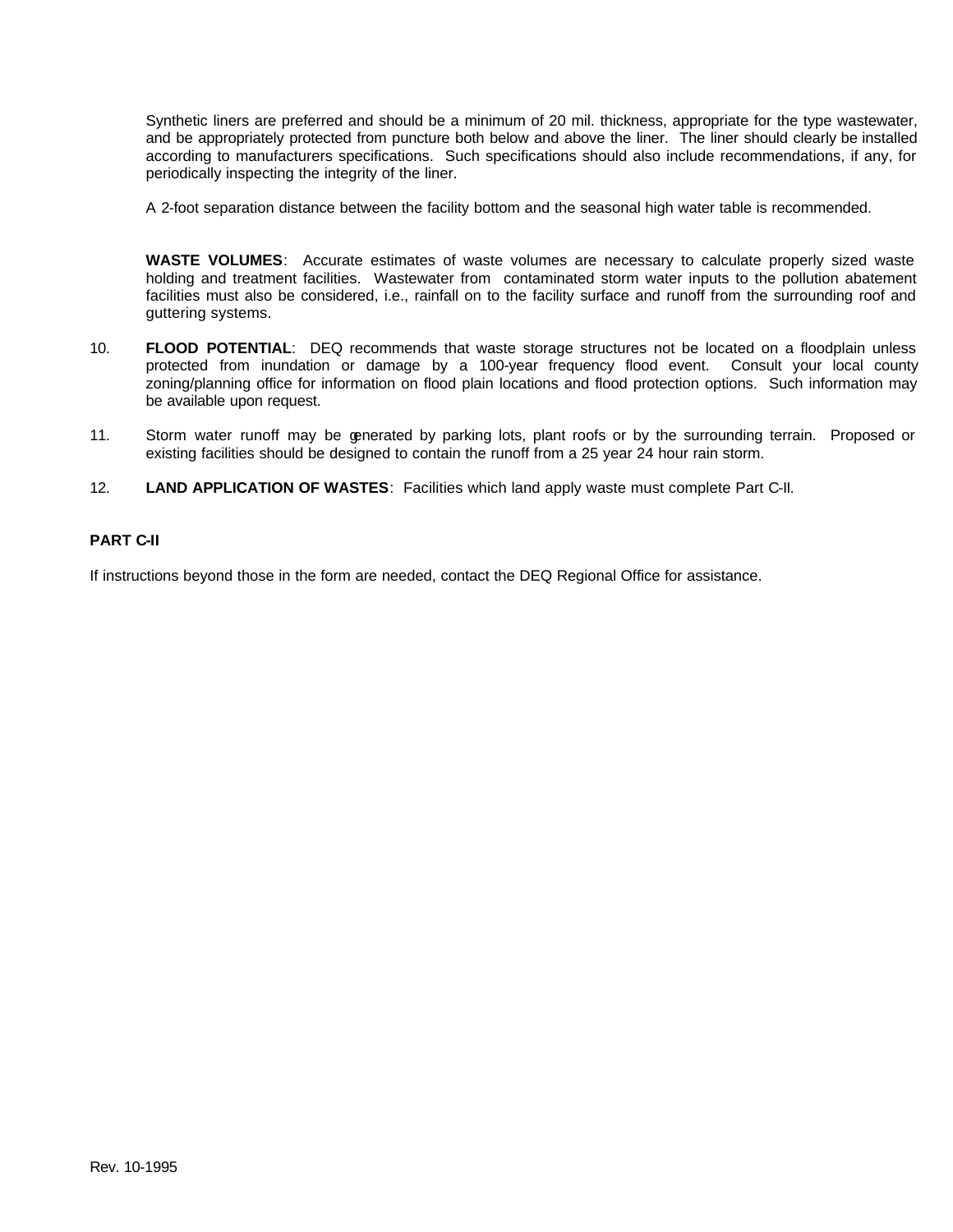# **VIRGINIA POLLUTION ABATEMENT PERMIT APPLICATION**

# **FORM C**

# **INDUSTRIAL WASTE**

**PART C-I General Information** 

- $2.$ Source(s) of Waste
	- Provide a narrative which explains your facility operations and how wastes are produced.  $a<sub>r</sub>$

b. Attach a line drawing of the facility in block diagram for showing the manufacturing or processing operations and all points where wastes are produced.

Explain how sewage from employees is handled (i.e., septic tank/drainfield, sanitary sewer C.  $etc.$ ):

 $C-I.1$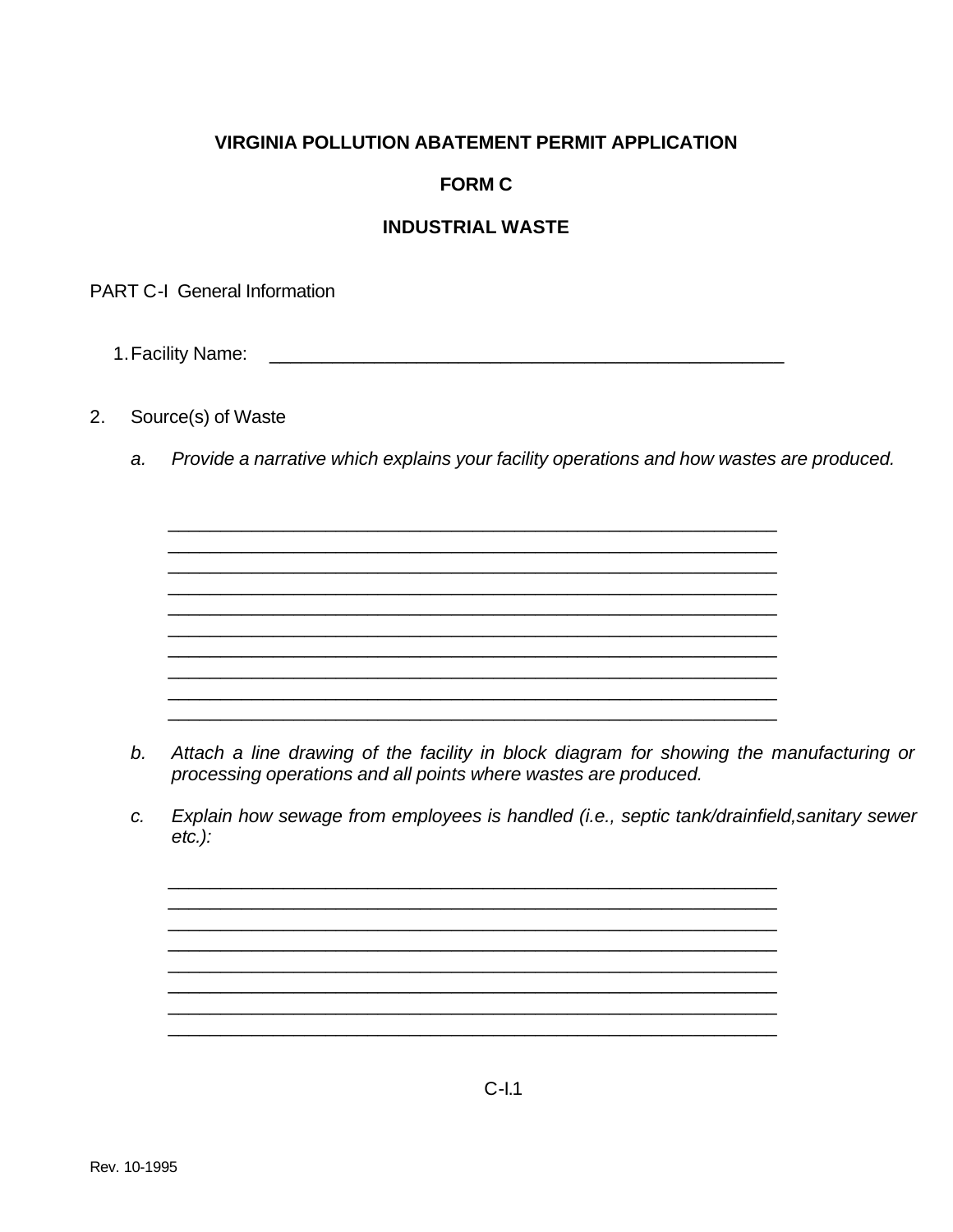*d. Operational Parameters*

| Maximum hours/day of operation: |  |
|---------------------------------|--|
| Average hours/day of operation: |  |
| Days/week of operation:         |  |
| Specific months of operation:   |  |

- 3. Non-Hazardous Declaration
	- *a. Statement for Plant Operations*

*Is any part of the manufacturing operations, plant processes or waste treatment facilities at these plant facilities under the purview of the "Virginia Hazardous Waste Management Regulations" or the "Virginia Solid Waste Management Regulations?" \_\_\_\_\_ Yes \_\_\_\_\_No.*

*If Yes, please provide a brief explanation of the type of permit or requirements that apply.*

\_\_\_\_\_\_\_\_\_\_\_\_\_\_\_\_\_\_\_\_\_\_\_\_\_\_\_\_\_\_\_\_\_\_\_\_\_\_\_\_\_\_\_\_\_\_\_\_\_\_\_\_\_\_\_\_\_\_ \_\_\_\_\_\_\_\_\_\_\_\_\_\_\_\_\_\_\_\_\_\_\_\_\_\_\_\_\_\_\_\_\_\_\_\_\_\_\_\_\_\_\_\_\_\_\_\_\_\_\_\_\_\_\_\_\_\_ \_\_\_\_\_\_\_\_\_\_\_\_\_\_\_\_\_\_\_\_\_\_\_\_\_\_\_\_\_\_\_\_\_\_\_\_\_\_\_\_\_\_\_\_\_\_\_\_\_\_\_\_\_\_\_\_\_\_ \_\_\_\_\_\_\_\_\_\_\_\_\_\_\_\_\_\_\_\_\_\_\_\_\_\_\_\_\_\_\_\_\_\_\_\_\_\_\_\_\_\_\_\_\_\_\_\_\_\_\_\_\_\_\_\_\_\_ \_\_\_\_\_\_\_\_\_\_\_\_\_\_\_\_\_\_\_\_\_\_\_\_\_\_\_\_\_\_\_\_\_\_\_\_\_\_\_\_\_\_\_\_\_\_\_\_\_\_\_\_\_\_\_\_\_\_ \_\_\_\_\_\_\_\_\_\_\_\_\_\_\_\_\_\_\_\_\_\_\_\_\_\_\_\_\_\_\_\_\_\_\_\_\_\_\_\_\_\_\_\_\_\_\_\_\_\_\_\_\_\_\_\_\_\_ \_\_\_\_\_\_\_\_\_\_\_\_\_\_\_\_\_\_\_\_\_\_\_\_\_\_\_\_\_\_\_\_\_\_\_\_\_\_\_\_\_\_\_\_\_\_\_\_\_\_\_\_\_\_\_\_\_\_ \_\_\_\_\_\_\_\_\_\_\_\_\_\_\_\_\_\_\_\_\_\_\_\_\_\_\_\_\_\_\_\_\_\_\_\_\_\_\_\_\_\_\_\_\_\_\_\_\_\_\_\_\_\_\_\_\_\_ \_\_\_\_\_\_\_\_\_\_\_\_\_\_\_\_\_\_\_\_\_\_\_\_\_\_\_\_\_\_\_\_\_\_\_\_\_\_\_\_\_\_\_\_\_\_\_\_\_\_\_\_\_\_\_\_\_\_

*b. For waste to be land applied, a responsible person, as defined by VR680-14-01, must sign the following statement.*

**I certify that the waste described in this application is non-hazardous and not regulated under the Resource Conservation and Recovery Act.**

**\_\_\_\_\_\_\_\_\_\_\_\_\_\_\_\_\_\_\_\_\_\_\_\_\_\_\_\_\_\_\_\_\_\_\_\_\_\_\_\_\_\_\_\_\_\_\_Date\_\_\_\_\_\_\_\_\_\_\_\_\_\_\_\_**

**(Signature of Owner)**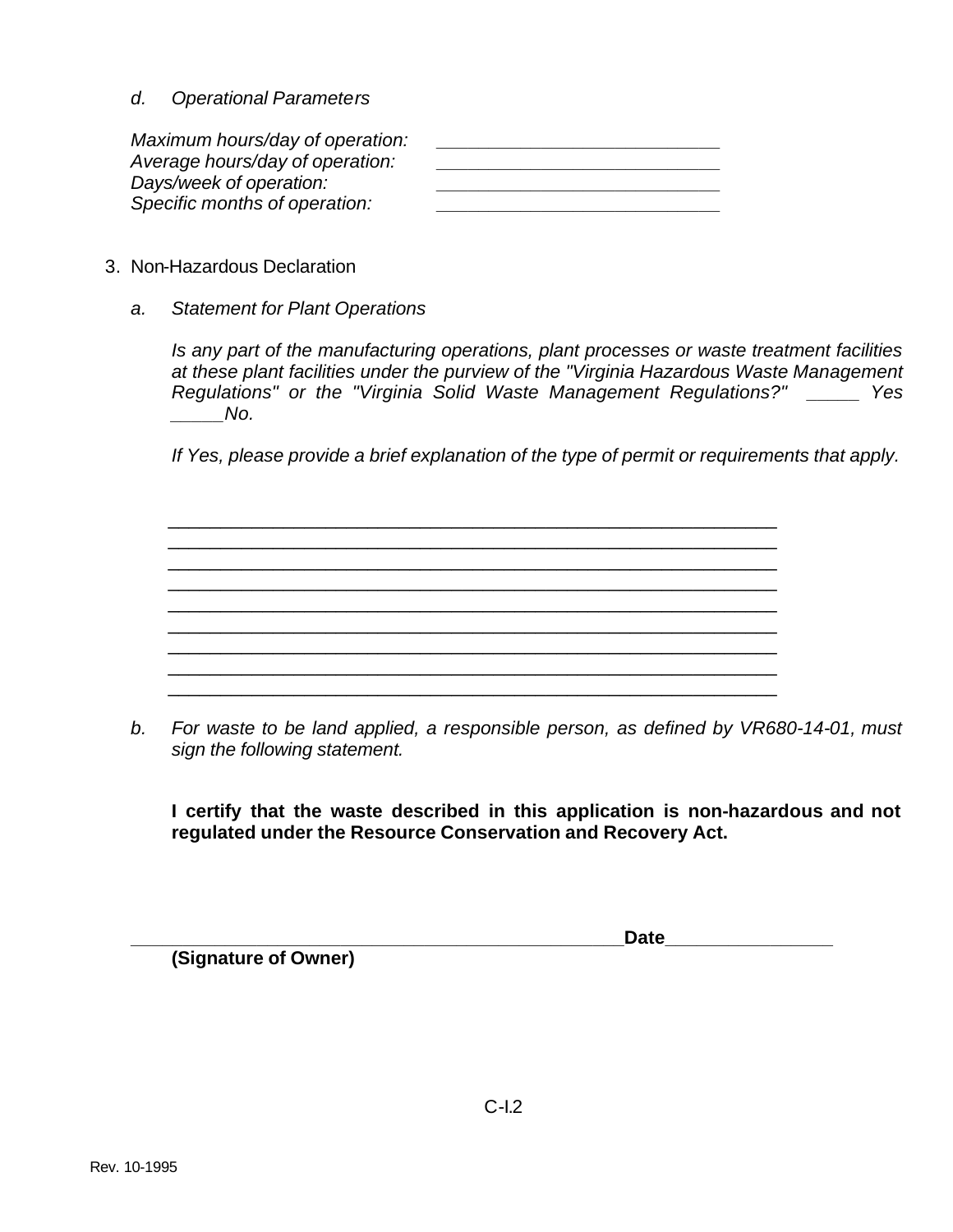## 4. Waste Characterization

*a. Wastewater - Provide at least one analysis for each parameter. Upon review, additional analyses may be required by DEQ.*

| Parameter                                                                                                                                                                                                                                                                                                                                                   | Concentration |                                                                                                                                                                     |
|-------------------------------------------------------------------------------------------------------------------------------------------------------------------------------------------------------------------------------------------------------------------------------------------------------------------------------------------------------------|---------------|---------------------------------------------------------------------------------------------------------------------------------------------------------------------|
| Flow to treatment<br>Flow to storage<br>Vol. to treatment<br>Vol. to storage<br>Vol. Land applied<br>BOD <sub>5</sub><br><b>COD</b><br><b>TOC</b><br><b>TSS</b><br><b>Percent Solids</b><br>рH<br>Alkalinity as $CaCO3$<br>Nitrogen, (Nitrate)<br>Nitrogen, (Ammonium)<br>Nitrogen, (Total Kjeldahl)<br>Phosphorus, (Total)<br>Potassium, (Total)<br>Sodium |               | <b>MGD</b><br><b>MGD</b><br>MG<br><b>MG</b><br>MG/year<br>mg/l<br>mg/l<br>mq/1<br>mg/l<br>%<br>S.U.<br>mg/l<br>mq/1<br>mg/l<br>mg/l<br>mg/l<br>mg/l<br>mg/l<br>mg/l |
|                                                                                                                                                                                                                                                                                                                                                             |               |                                                                                                                                                                     |

*b. Sludge - Provide at least one analysis for each parameter. Upon review, additional analyses may be required by DEQ.*

| Parameter                                                                                                                                                                                                                                             | Concentration*                                                                                                             |
|-------------------------------------------------------------------------------------------------------------------------------------------------------------------------------------------------------------------------------------------------------|----------------------------------------------------------------------------------------------------------------------------|
| Percent Solids<br><b>Volatile Solids</b><br>pH<br>Alkalinity as $CaCO3**$<br>Nitrogen (Nitrate)<br>Nitrogen (Ammonium)<br>Nitrogen (Total Kjeldahl)<br>Phosphorous (Total)<br>Potassium (Total)<br>Lead<br>Cadmium<br>Copper<br><b>Nickel</b><br>Zinc | %<br>%<br>S.U.<br>mg/kg<br>mg/kg<br>mg/kg<br>mg/kg<br>mg/kg<br>mg/kg<br>mg/kg<br>mg/kg<br>mg/kg<br>mg/kg<br>mg/kg<br>mg/kg |
|                                                                                                                                                                                                                                                       |                                                                                                                            |

\* Unless otherwise noted, report results on dry weight basis.

\*\* Lime treated sludges (I0% or more lime by dry weight) should be analyzed for percent CaCO<sub>3</sub>.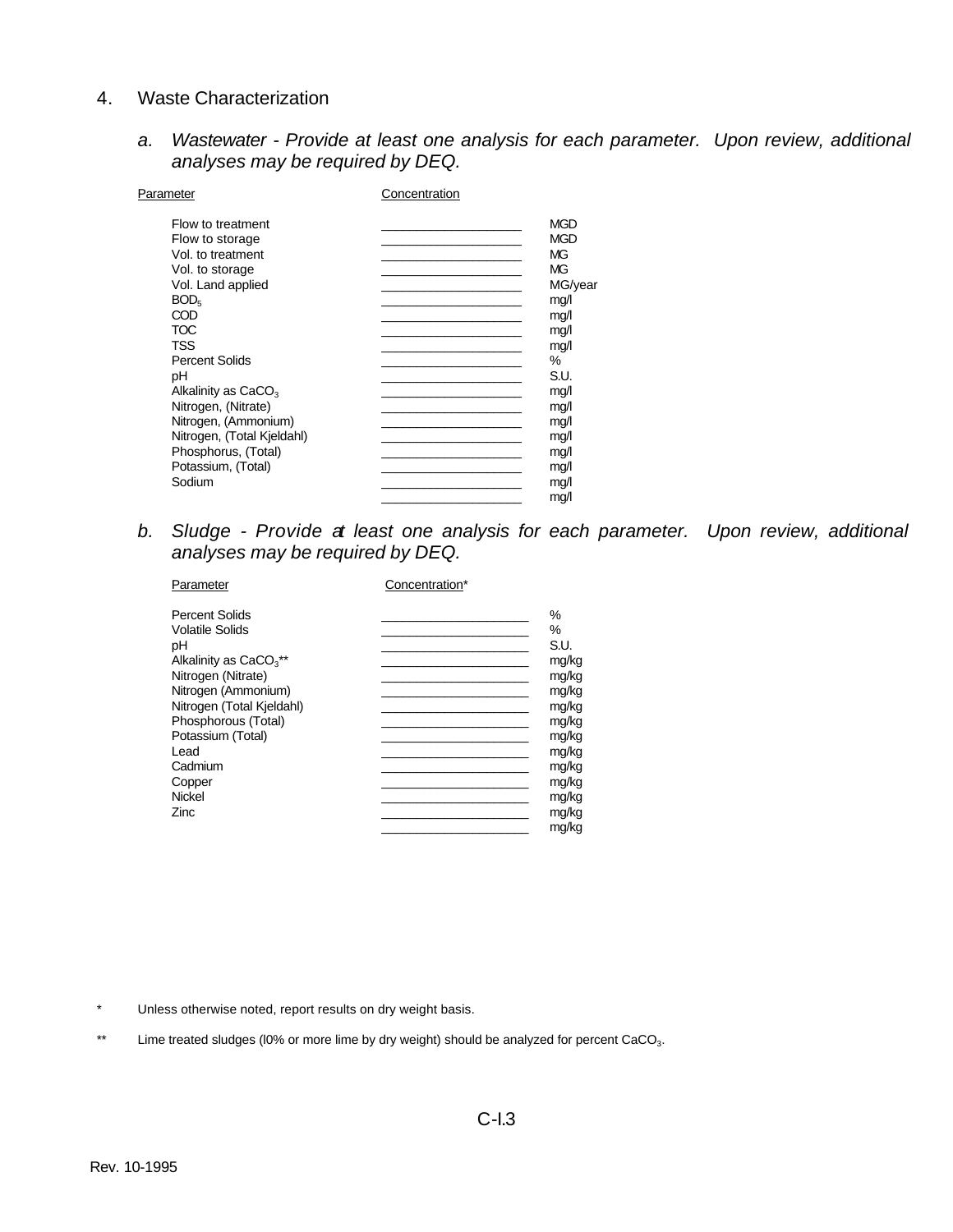*c. Provide a separate waste characterization listing for each wastewater and sludge generated at the facility. Insert "Yes" beside all parameters believed present and provide at least one analysis for each. Insert "No" beside all parameters believed not present. Indicate "NA" for any parameter already addressed in Item 4a. or 4b.*

| Parameter                     | <b>Believed Present</b><br>(yes or no) | Concentration |
|-------------------------------|----------------------------------------|---------------|
| Sodium                        |                                        |               |
| <b>Bromide</b>                |                                        |               |
| <b>Total Residual</b>         |                                        |               |
| Chlorine                      |                                        |               |
| <b>Fecal Coliform</b>         |                                        |               |
| Fluoride                      |                                        |               |
| Oil & Grease                  |                                        |               |
| Total                         |                                        |               |
| Radioactivity                 |                                        |               |
| <b>Total Alpha</b>            |                                        |               |
| <b>Total Beta</b>             |                                        |               |
| <b>Total Radium</b>           |                                        |               |
| Total Radium 226              |                                        |               |
| Sulfate (as SO <sub>4</sub> ) |                                        |               |
| Sulfide (as S)                |                                        |               |
| Sulfite (as $SO3$ )           |                                        |               |
| Surfactants                   |                                        |               |
| <b>Total Aluminum</b>         |                                        |               |
| <b>Total Barium</b>           |                                        |               |
| <b>Total Boron</b>            |                                        |               |
| <b>Total Cobalt</b>           |                                        |               |
| <b>Total Iron</b>             |                                        |               |
| <b>Total Magnesium</b>        |                                        |               |
| <b>Total Molybdenum</b>       |                                        |               |
| <b>Total Manganese</b>        |                                        |               |
| <b>Total Tin</b>              |                                        |               |
| <b>Total Titanium</b>         |                                        |               |
| <b>Total Antimony</b>         |                                        |               |
| <b>Total Arsenic</b>          |                                        |               |
| <b>Total Beryllium</b>        |                                        |               |
| <b>Total Cadmium</b>          |                                        |               |
| <b>Total Chromium</b>         |                                        |               |
| <b>Total Copper</b>           |                                        |               |
| <b>Total Lead</b>             |                                        |               |
| <b>Total Mercury</b>          |                                        |               |
| <b>Total Nickel</b>           |                                        |               |
| <b>Total Selenium</b>         |                                        |               |
| <b>Total Silver</b>           |                                        |               |
| <b>Total Thallium</b>         |                                        |               |
| <b>Total Zinc</b>             |                                        |               |
| <b>Total Cyanide</b>          |                                        |               |
| <b>Total Phenols</b>          |                                        |               |
| Dioxin                        |                                        |               |
| Acrolein                      |                                        |               |

\*If the analysis is for sludge, report results on dry weight basis.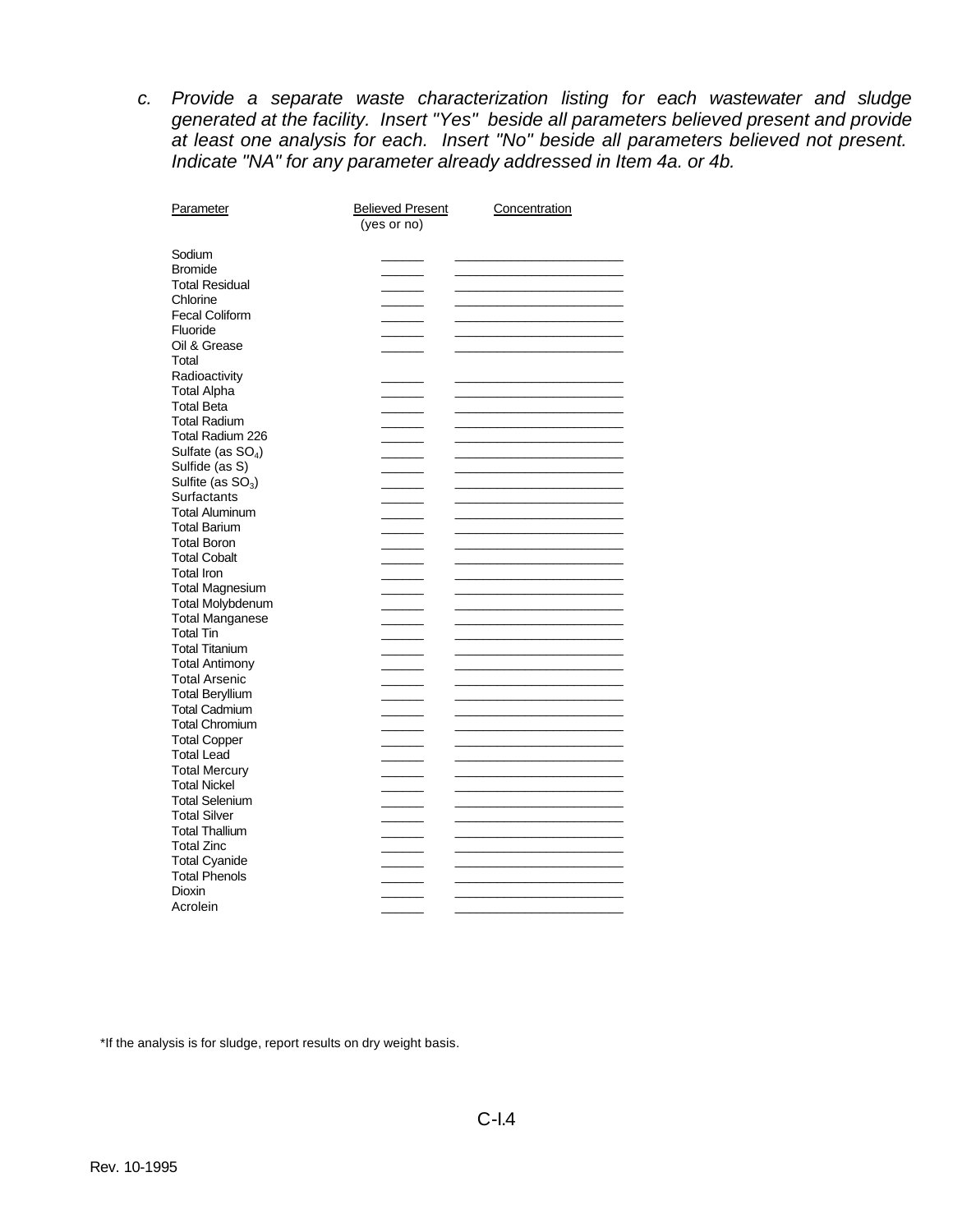# *c*. (Continued)

| Parameter                     | <b>Believed Present</b><br>(yes or no) | Concentration |
|-------------------------------|----------------------------------------|---------------|
| Acrylonitrile                 |                                        |               |
| <b>Benzene</b>                |                                        |               |
| Bis(Chloromethyl)Ether        |                                        |               |
| <b>Bromoform</b>              |                                        |               |
| Carbon Tetrachloride          |                                        |               |
| Chlorobenzene                 |                                        |               |
|                               |                                        |               |
| Chlorodibromomethane          |                                        |               |
| Chloroethane                  |                                        |               |
| 2-Chloroethy lvinyl Ether     |                                        |               |
| Chloroform                    |                                        |               |
| Dichlorobromomethane          |                                        |               |
| Dichlorodifluoromethane       |                                        |               |
| 1,1-Dichloroethane            |                                        |               |
| 1,2-Dichloroethane            |                                        |               |
| 1,1-Dichloroethylene          |                                        |               |
| 1,2-Dichloropropane           |                                        |               |
| 1,3-Dichloropropylene         |                                        |               |
| Ethylbenzene                  |                                        |               |
| Methyl Bromide                |                                        |               |
| Methyl Chloride               |                                        |               |
| Methylene Chloride            |                                        |               |
| 1,1,2,2-Tetrachlorethane      |                                        |               |
|                               |                                        |               |
| Tetrachloroethylene           |                                        |               |
| Toluene                       |                                        |               |
| 1,2-TransDichloroethylene1    |                                        |               |
| 1,1,-Trichloroethane          |                                        |               |
| 1,1,2,-Trichloroethane        |                                        |               |
| Trichloroethylene             |                                        |               |
| Trichlorofluoromethane        |                                        |               |
| Vinyl Chloride                |                                        |               |
| 2-Chlorophenol                |                                        |               |
| 2,4-Dichlorophenol            |                                        |               |
| 2,4-Dimethylphenol            |                                        |               |
| 4,6-Dinitro-O-Cresol          |                                        |               |
| 2,4-Dinitrophenol             |                                        |               |
| 2-Nitrophenol                 |                                        |               |
| 4-Nitrophenol                 |                                        |               |
| P-Chlor-M-Cresol              |                                        |               |
|                               |                                        |               |
| Pentachlorophenol             |                                        |               |
| Phenol                        |                                        |               |
| 2,4,6-Trichlorophenol         |                                        |               |
| Acenaphthene                  |                                        |               |
| Acenaphtylene                 |                                        |               |
| Acenaphtylene                 |                                        |               |
| Benzidine                     |                                        |               |
| Benzo(a)Athracene             |                                        |               |
| Benzo(a)Pyrene                |                                        |               |
| 3,4-Benzofluoranthene         |                                        |               |
| Benzo(ghi) Perylene           |                                        |               |
| Benzo(k)Fluoranthene          |                                        |               |
| Bis(2-Chloroethoxy)Methane    |                                        |               |
| Bis(2-Chloroethyl) Ether      |                                        |               |
|                               |                                        |               |
| Bis(2-Chloroisopropyl)Ether   |                                        |               |
| Bis(2-Ethylhexyl) Phthalate   |                                        |               |
| 4-Bromophenyl Phenyl Ether    |                                        |               |
| <b>Butyl Benzyl Phthalate</b> |                                        |               |
| 4-Chlorophenyl Phenyl Ether   |                                        |               |
| 2-Chloronaphthalene           |                                        |               |
| Chrysene                      |                                        |               |
| Dibenzo(a,h) Anthracene       |                                        |               |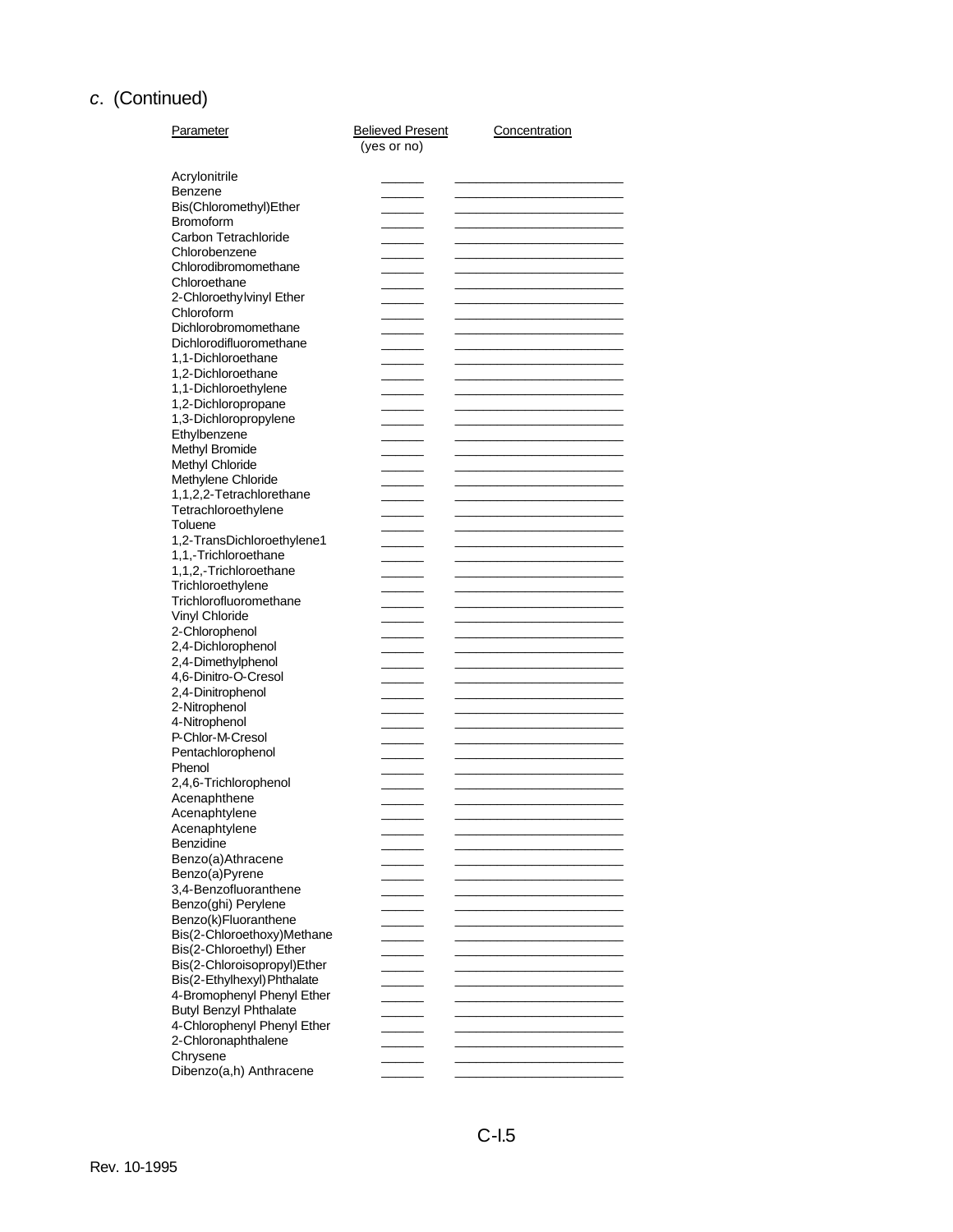#### (Continued) C.

| <b>Parameter</b>                         | <b>Believed Present</b><br>(yes or no) | Concentration |
|------------------------------------------|----------------------------------------|---------------|
|                                          |                                        |               |
| 1,2-Dichlorobenzene                      |                                        |               |
| 1,3-Dichlorobenzene                      |                                        |               |
| 1,4-Dichlorobenzene                      |                                        |               |
| 3,3'-Dichlorobenzidine                   |                                        |               |
| Diethyl Phthalate                        |                                        |               |
| Dimethyl Phthalate                       |                                        |               |
| Di-N-Butyl Phthalate                     |                                        |               |
| 2,4-Dinitrotoluene                       |                                        |               |
| 2,6-Dinitrotoluene                       |                                        |               |
| Di-N-Octyl Phthalate                     |                                        |               |
| 1,2-Diphenylhydrazine(as                 |                                        |               |
| Azobenzene)                              |                                        |               |
| Fluoranthene                             |                                        |               |
| Fluorene                                 |                                        |               |
|                                          |                                        |               |
| Hexachlorobenzene                        |                                        |               |
| Hexachlorobutadiene                      |                                        |               |
| Hexachlorocyclopentadiene                |                                        |               |
| Hexachloroethane                         |                                        |               |
| Indeno(1,2,3-cd)Pyrene                   |                                        |               |
| Isophorone                               |                                        |               |
| Naphthalene                              |                                        |               |
| Nitrobenzene                             |                                        |               |
| N-Nitrosodimethylamine                   |                                        |               |
| N-Nitrosodi-N-Propylamine                |                                        |               |
| N-Nitrosodiphenylamine                   |                                        |               |
| Phenanthane                              |                                        |               |
| Pyrene                                   |                                        |               |
| 1,2,4 - Trichlorobenzene                 |                                        |               |
| Aldrin                                   |                                        |               |
| á - BHC                                  |                                        |               |
|                                          |                                        |               |
| â-BHC                                    |                                        |               |
| ã-BHC                                    |                                        |               |
| ä-BHC                                    |                                        |               |
| Chlordane                                |                                        |               |
| 4,4'-DDT                                 |                                        |               |
| 4,4'- DDE                                |                                        |               |
| 4,4'-DDD                                 |                                        |               |
| Dieldrin                                 |                                        |               |
| á-Endosulfan                             |                                        |               |
| â-Endosulfan                             |                                        |               |
| <b>Endosulfan Sulfate</b>                |                                        |               |
| Endrin                                   |                                        |               |
| Endrin Aldehyde                          |                                        |               |
| Heptachlor                               |                                        |               |
| <b>Heptachlor Epoxide</b>                |                                        |               |
| PCB - 1242                               |                                        |               |
| PCB - 1254                               |                                        |               |
|                                          |                                        |               |
| PCB - 1221                               |                                        |               |
| PCB - 1232                               |                                        |               |
| PCB - 1248                               |                                        |               |
| PCB - 1260                               |                                        |               |
| PCB - 1016                               |                                        |               |
| Toxaphene                                |                                        |               |
| Chloromethane                            |                                        |               |
| Chlorpyrifos                             |                                        |               |
| Demeton                                  |                                        |               |
| Dichloromethane                          |                                        |               |
| (2,4-dichlorophenoxy) acetic             |                                        |               |
| acid $(2,4-D)$                           |                                        |               |
|                                          |                                        |               |
| Di-2-Ethylhexyl Phthalate<br><b>MBAS</b> |                                        |               |
|                                          |                                        |               |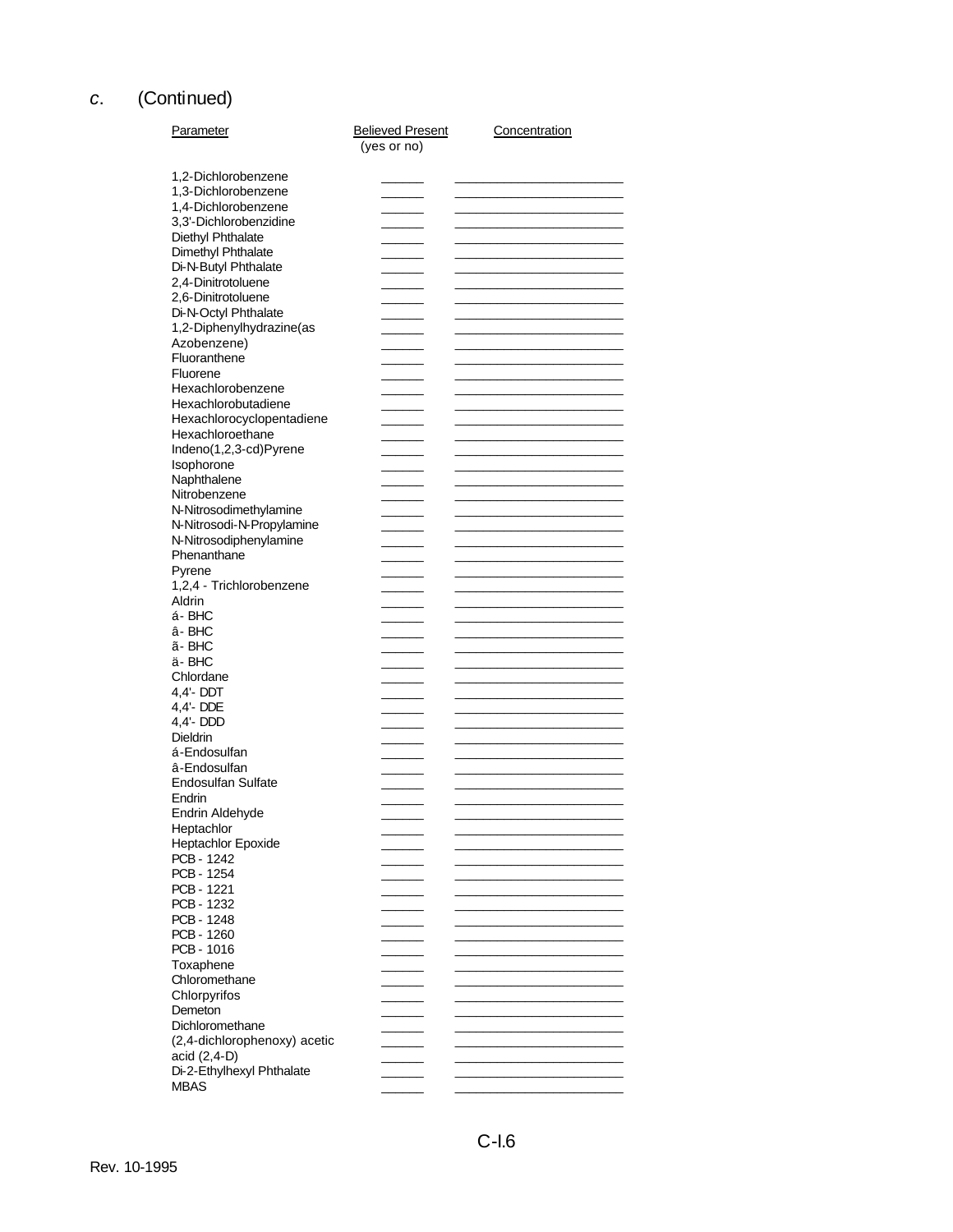## c. (Continued)

| Parameter         | <b>Believed Present</b><br>(yes or no) | Concentration |
|-------------------|----------------------------------------|---------------|
| Lindane           |                                        |               |
| Hydrogen Sulfide  |                                        |               |
| Silvex            |                                        |               |
| Tributyltin       |                                        |               |
| Kepone            |                                        |               |
| Malathion         |                                        |               |
| Methoxyclor       |                                        |               |
| Mirex             |                                        |               |
| Monochlorobenzene |                                        |               |
| Parathion         |                                        |               |

d. Provide a separate waste characterization listing for each wastewater and sludge generated at the facility. List any additional parameters believed present in the spaces provided below and provide at least one analysis for each.

| Parameter | Concentration |
|-----------|---------------|
|           |               |
|           |               |
|           |               |
|           |               |
|           |               |
|           |               |
|           |               |
|           |               |
|           |               |
|           |               |
|           |               |
|           |               |
|           |               |
|           |               |
|           |               |
|           |               |
|           |               |
|           |               |
|           |               |
|           |               |
|           |               |
|           |               |

Briefly describe the design and provide a line drawing of the waste treatment facility which  $5.$ relates the various components of the treatment system including source(s), treatment unit(s), disposal alternatives, and flow estimates from the various process units.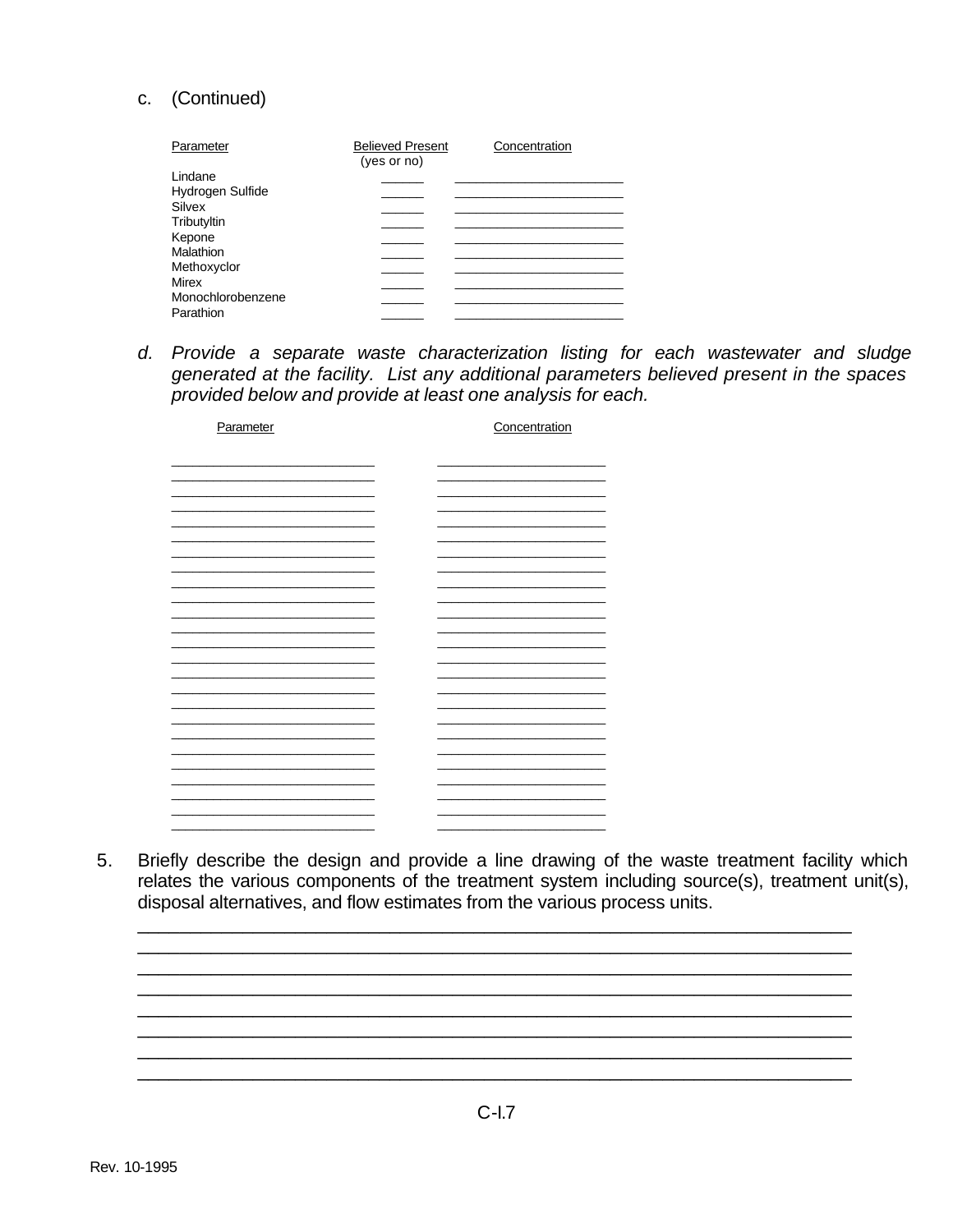6. Indicate the number and type of waste storage facilities. If existing, indicate the volume; DEQ may require additional information upon review.

| No.                                     | <b>Existing</b><br>(Volume) | <b>Proposed</b> |
|-----------------------------------------|-----------------------------|-----------------|
| Earthen Storage Pond                    |                             |                 |
| _ Storage Pit                           |                             |                 |
| <b>Storage Tank</b><br>Anaerobic Lagoon |                             |                 |
| Other                                   |                             |                 |
|                                         |                             |                 |

7. Have the existing storage/treatment facilities identified in Item 5 and 6 above been previously approved by the Department of Environmental Quality? Yes\_\_\_\_\_ No

*If yes, provide the date of the approval and proceed to Item 8. Approval Date:\_\_\_\_\_\_\_\_\_\_\_\_\_\_\_\_*

*If no, provide information required by Items 9, 10, and ll.*

8. Have the previously approved facilities been altered or expanded? Yes\_\_\_\_\_ No

*If yes, it will be necessary to provide the information for such facilities, as required by Items 9 & 10, and 11.*

*If no, proceed to Item 12.*

- 9. Provide conceptual design for the treatment facilities including design approach used. Explain how ground water will be protected. Demonstration should include soil evaluation, geology, hydrology, and topography. The following information must be provided for each proposed facility identified in Item 6 above and for those existing facilities in Items 7 and 8 which have not been either previously approved or were altered:
	- *a. Design calculations for volume (ft<sup>3</sup> ) and estimated days of storage*
	- *b. Description of lining material and permeability*
	- *c. Plan and cross-sectional views*
	- *d. Depth to seasonal high water table and separation to permanent water table.*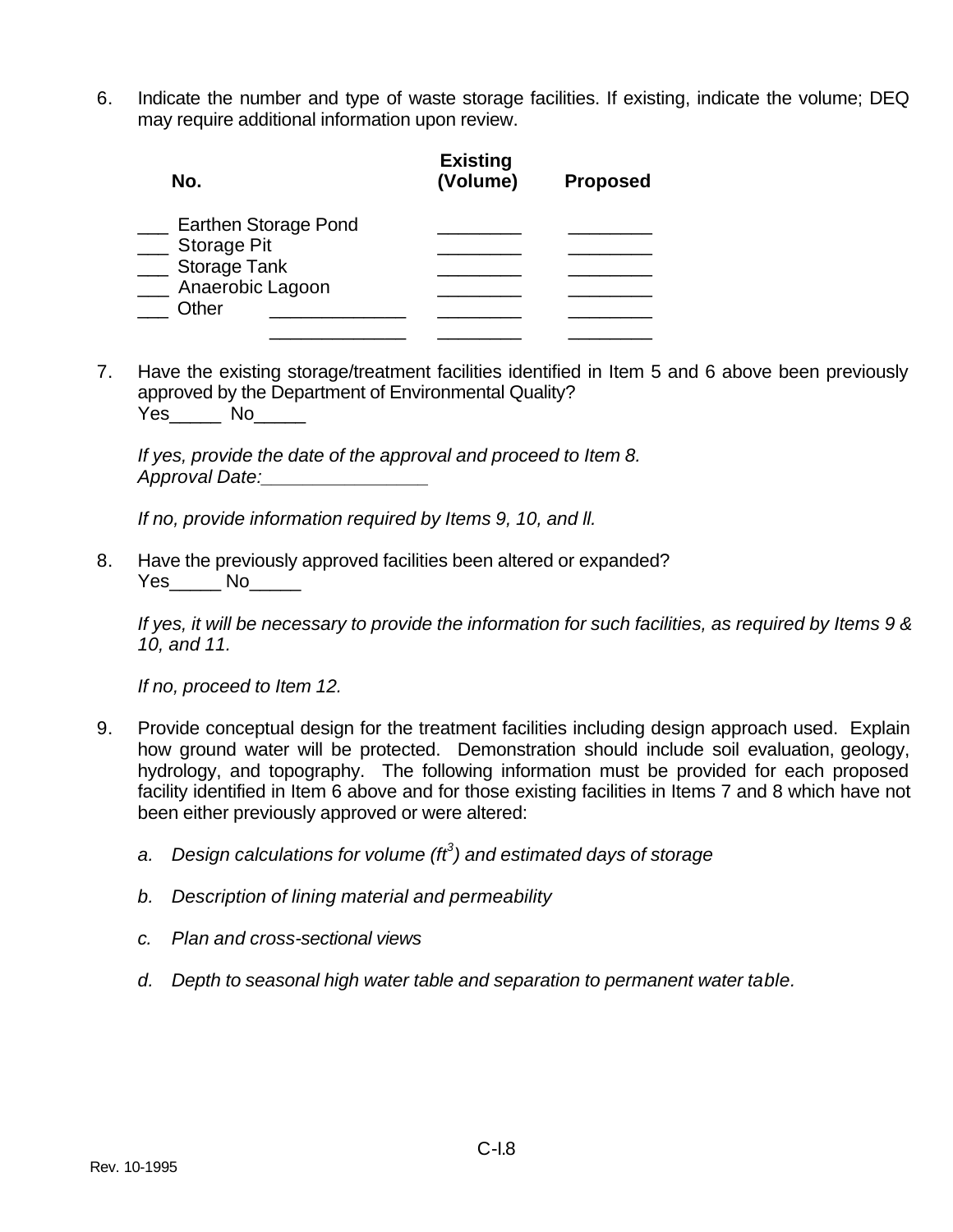10. Will the proposed waste storage/treatment facilities be located within the 100-year flood plain?  $Yes$  No.

*If yes, what is the elevation of the l00-year flood plain and elevation of the proposed facilities. Also, how will the waste storage facilities be protected from flooding? (Flood elevation can be obtained from your local county zoning/planning department).*

\_\_\_\_\_\_\_\_\_\_\_\_\_\_\_\_\_\_\_\_\_\_\_\_\_\_\_\_\_\_\_\_\_\_\_\_\_\_\_\_\_\_\_\_\_\_\_\_\_\_\_\_\_\_\_\_\_\_ \_\_\_\_\_\_\_\_\_\_\_\_\_\_\_\_\_\_\_\_\_\_\_\_\_\_\_\_\_\_\_\_\_\_\_\_\_\_\_\_\_\_\_\_\_\_\_\_\_\_\_\_\_\_\_\_\_\_ \_\_\_\_\_\_\_\_\_\_\_\_\_\_\_\_\_\_\_\_\_\_\_\_\_\_\_\_\_\_\_\_\_\_\_\_\_\_\_\_\_\_\_\_\_\_\_\_\_\_\_\_\_\_\_\_\_\_

\_\_\_\_\_\_\_\_\_\_\_\_\_\_\_\_\_\_\_\_\_\_\_\_\_\_\_\_\_\_\_\_\_\_\_\_\_\_\_\_\_\_\_\_\_\_\_\_\_\_\_\_\_\_\_\_\_\_

\_\_\_\_\_\_\_\_\_\_\_\_\_\_\_\_\_\_\_\_\_\_\_\_\_\_\_\_\_\_\_\_\_\_\_\_\_\_\_\_\_\_\_\_\_\_\_\_\_\_\_\_\_\_\_\_\_\_

11. Will the proposed or existing storage/treatment facilities receive any storm water runoff?  $Yes$  No.

*If yes, provide total area (square feet, acres, etc.) from which runoff will occur and indicate this area on the line drawing (Item 5).*

| Total area: |  |
|-------------|--|
| Dimensions: |  |

12. Will any part of the waste generated at your facility be land applied? Yes \_\_\_\_\_\_ No \_\_\_\_\_. If yes, Part C-II must be completed.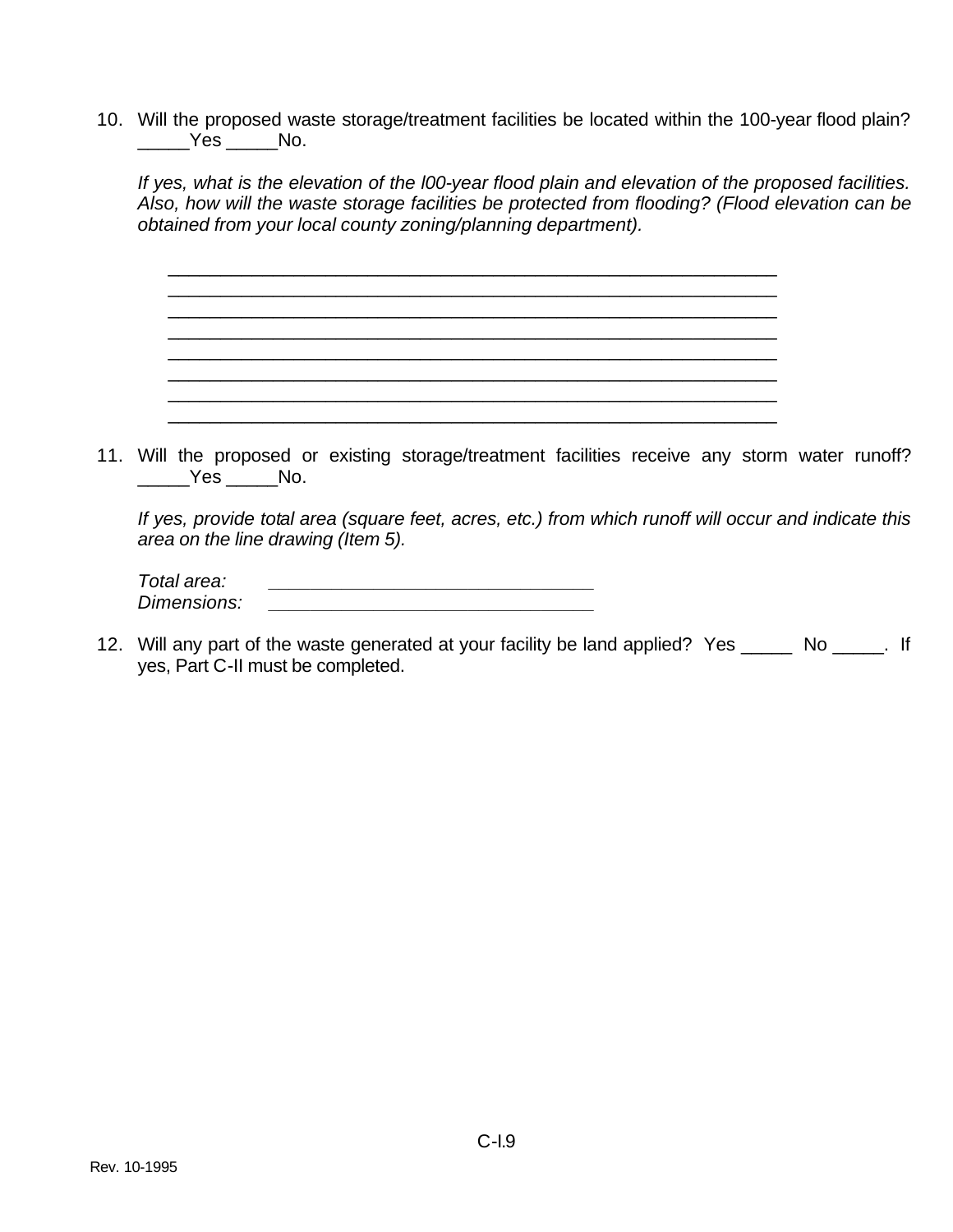# **VIRGINIA POLLUTION ABATEMENT PERMIT APPLICATION**

# **FORM C**

# **INDUSTRIAL WASTE**

PART C-II Land Application and Waste Handling Procedure

Facility Name: \_\_\_\_\_\_\_\_\_\_\_\_\_\_\_\_\_\_\_\_\_\_\_\_\_\_\_\_\_\_\_\_\_\_\_\_\_\_\_\_\_\_\_\_\_\_\_\_\_\_\_\_\_

*Items 1-12 pertain to the land application of industrial sludge/wastewater at frequent and infrequent rates. The applicant may request a waiver in writing for any of the required information if it is not pertinent to their operation.*

- 1. For each land application site provide a topographic map of sufficient scale (5 foot contour preferred) clearly showing the location of the following features within 0.25 mile of the site. Provide a legend with approximate scale. (See General Instructions for map requirements.)
	- *a. Proposed or existing ground water monitoring wells*
	- *b. General direction of ground water movement*
	- *c. Water wells, abandoned or operating*
	- *d. Surface water*
	- *e. Springs*
	- *f. Public water supply(s)*
	- *g. Sink holes*
	- *h. Underground and/or surface mines*
	- *i. Mine pool (or others) surface water discharge points*
	- *j. Mining spoil piles and mine dumps*
	- *k. Quarry(s)*
	- *l. Sand and gravel pits*
	- *m. Gas and oil wells*
	- *n. Diversion ditch(s)*
	- *o. Agricultural drainage ditch(s)*
	- *p. Occupied dwellings, including industrial and commercial establishments*
	- *q. Landfills or dumps*
	- *r. Other unlined impoundments*
	- *s. Septic tanks and drainfields*
	- *t. Injection wells*
	- *u. Rock outcrops*
	- *v. Soil boring or test pits locations*
	- *w. Subsurface drainage tile*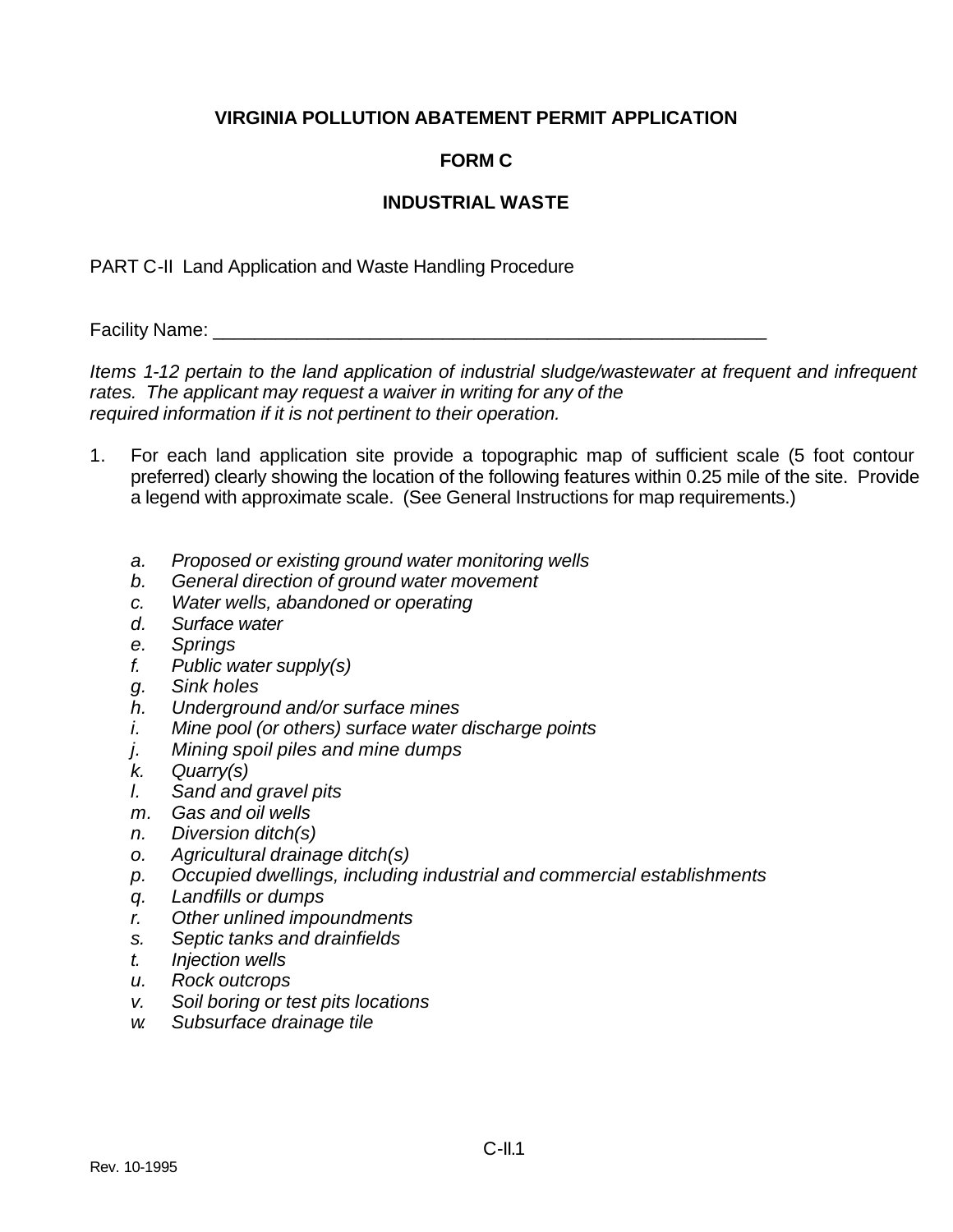- 2. For each land application site provide a site plan of sufficient detail to clearly show any landscape features which will require buffer zones or may limit land application. Provide a legend and clearly mark the field boundaries and property lines. The following landscape features should be delineated. (See General Instructions for map requirements.)
	- *a. Drainageways*
	- *b. Rock outcrops*
	- *c. Sink holes*
	- *d. Drinking water wells and springs*
	- *e. Monitoring wells*
	- *f. Property lines*
	- *g. Roadways*
	- *h. Occupied dwellings*
	- *i. Slopes (greater than 8% by slope class)*
	- *j. Wet spots*
	- *k. Severe erosion (SCS designation)*
	- *l. Frequently flooded soils (SCS designation)*
	- *m. Surface waters*
- 3. Provide a complete description of agronomic practices for each crop to be grown, on field-by-field basis including a nutrient management program, soil and/or plant tissue testing, and the coordination of tillage practices, planting and harvesting schedules and timing of land application.
- 4. Describe all land application methods and any equipment used in the process.
- 5. Provide a detailed soil survey map, preferably photographically based, with the field boundaries clearly marked. (A USDA-SCS soil survey map should be provided, if available.)

Provide a detailed legend for each soil survey map which uses accepted USDA-SCS descriptions of the typifying pedon for each soil series (soil type). Complex associations may be described as a range of characteristics. Soil descriptions should include the following information.

- *a. Soil symbol*
- *b. Soil series, textural phase and slope class*
- *c. Depth to seasonal high water table*
- *d. Depth to bedrock*
- *e. Estimated productivity group (for the proposed crop rotation).*
- *f. Estimated infiltration rate (surface soil)*
- *g. Estimated permeability of most restrictive subsoil layer*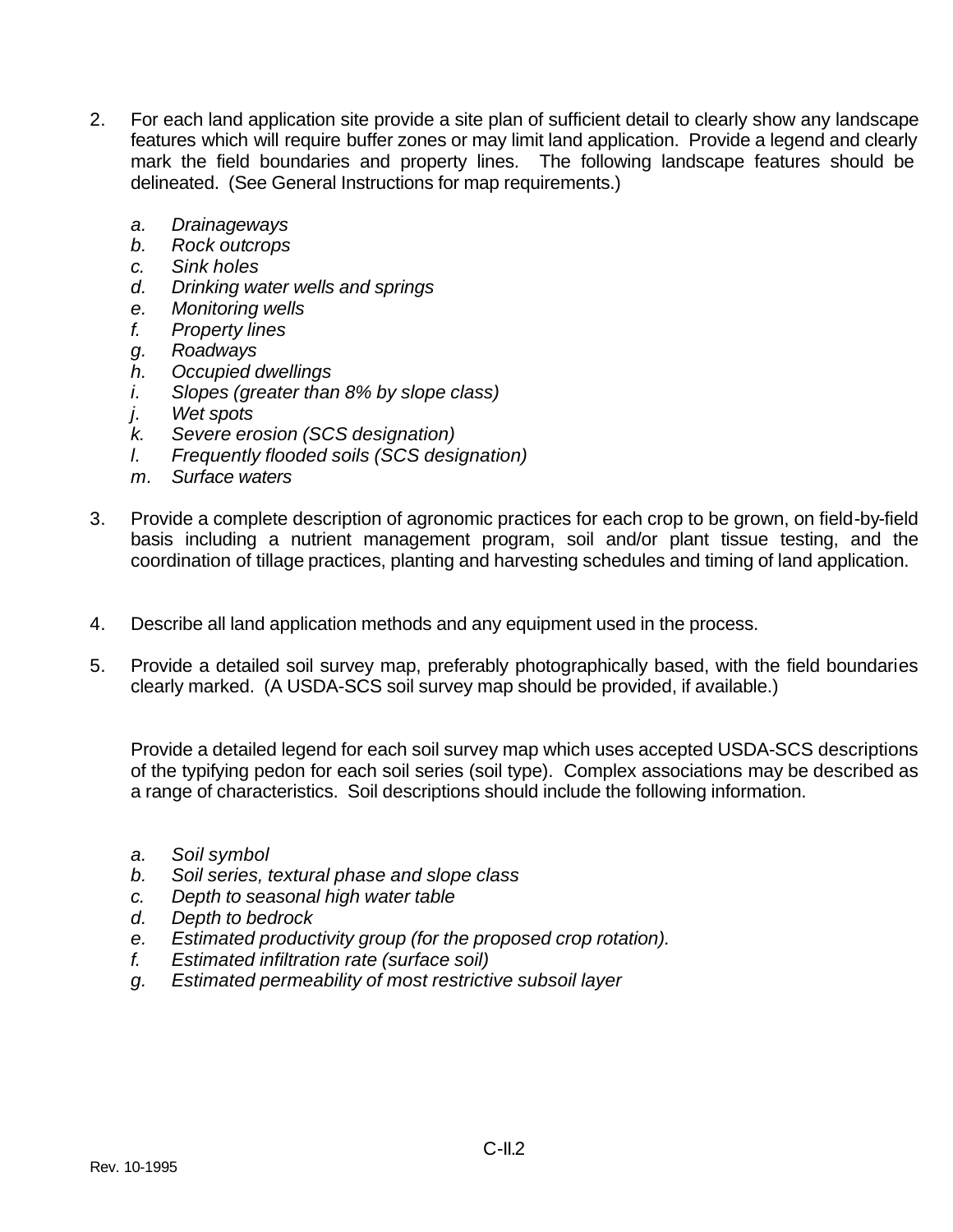- 6. Representative soil borings for frequent land application and fixed spray irrigations, (to no less than 5 ft. or to the water table) are to be conducted for the typifying pedon of each soil series (soil type) and the following data collected and tests performed. All results for infiltration and permeability tests should be enclosed. Provide information on the items below:
	- *a. Soil symbol*
	- *b. Soil series, textural phase and slope class*
	- *c. Depth to seasonal high water table*
	- *d. Depth to bedrock*
	- *e. Estimated productivity group (for the proposed crop rotation).*
	- *f. Estimated infiltration rate (surface soil)*
	- *g. Estimated permeability of most restrictive subsoil layer*
- 7. Representative soil samples are to be collected for each major soil type and analyzed for the soil parameters indicated on Page C-II.6. Samples are to be taken at a depth of 0-6 in.
- 8. Land Area Determination:
	- *a. Land area requirements are to be calculated and justified for each of the parameters listed below:*

*Parameters Method of Determining Required Area*

- *1. Nitrogen Crop uptake, immobilization denitrification, leaching*
- *2. Phosphorus Crop uptake, soil adsorption*
- *3. Potassium Crop uptake*
- *4. Sulfur Crop uptake, soil adsorption leaching*
- *5. Salts Sodium Adsorption Ratio (SAR), leaching*
- *6. Carbon/Nitrogen Ratio*
- *7. Metals(Ni, Cu, Zn, Pb, Cumulative loading for site life Co, Cd or other)*
- *8. Anions (As, B, Leaching, Soil Adsorption*
- *Chlorides) 9. Calcium Carbonate Equivalency Soil pH management*
- *10. Other Parameters (As needed or as requested by DEQ)*

For each parameter and method of assimilation, (i.e. crop uptake, denitrification, immobilization, soil adsorption leaching, etc.), the required land area is to be justified by attaching calculations and appropriate references. Allowances for soil adsorption are to be justified by pertinent soil testing.

Provide calculations describing the nutrient value of the waste as lbs per dry ton or mg/l nitrogen (PAN), phosphorus ( $P_2O_5$ ), potassium ( $K_2O$ ), and any liming effects which may occur from land application.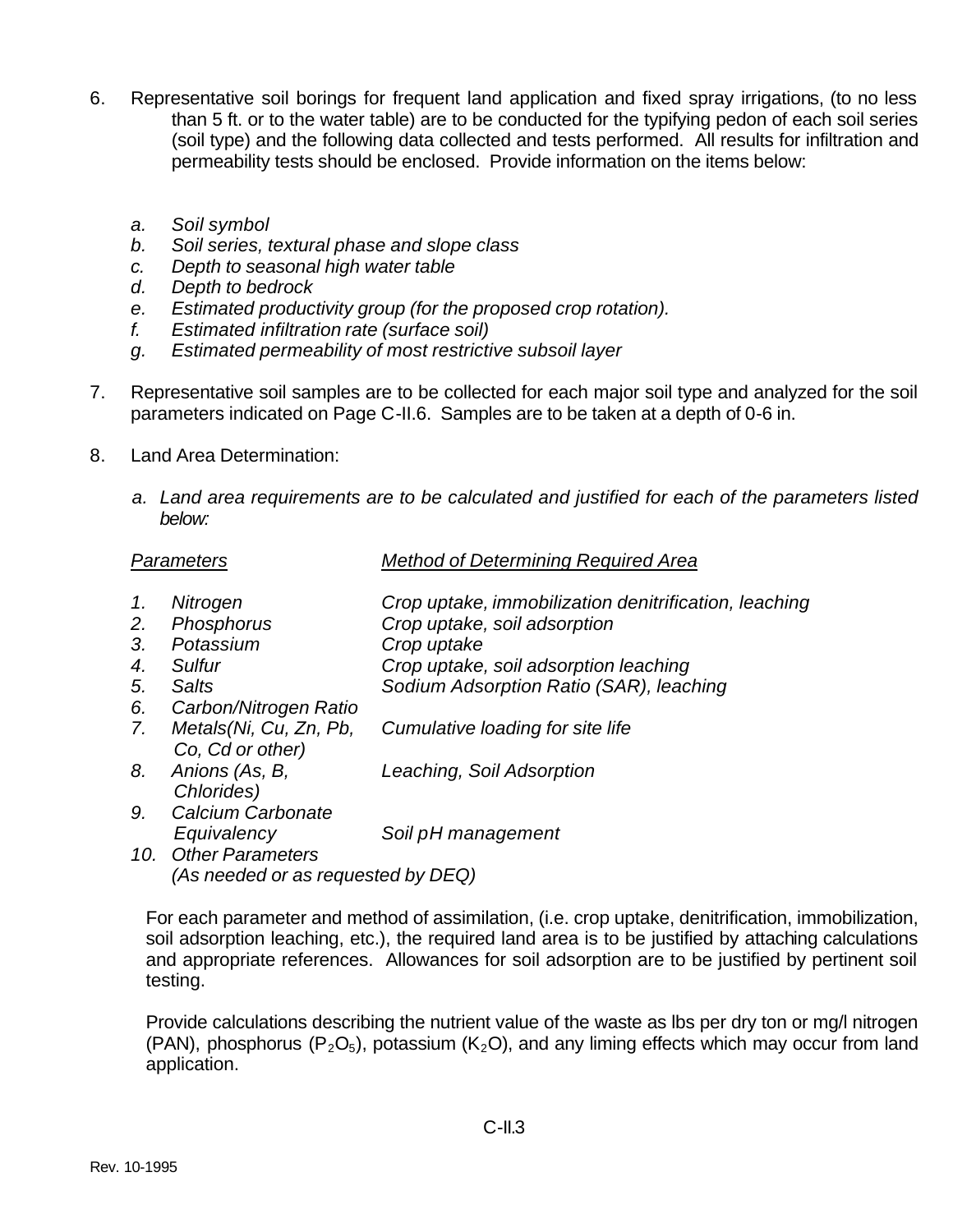- *b. Land area requirements for application of industrial wastewater or liquid sludge are to be determined and an annual water balance on a monthly basis developed integrating the following factors:*
	- *1. Monthly precipitation*
	- *2. Monthly evapotranspiration data*
	- *3. Soil percolation rates (from subsurface permeability data)*
	- *4. Monthly wastewater loading*
	- *5. Monthly storage requirement*
	- *6. Monthly storage input/drawdown*
- 9. Does the volume of wastewater generated as determined by the water balance in 8.b. exceed the hydraulic loading rate (inches/acre/year) of the soils? \_\_\_\_\_Yes \_\_\_\_\_No

\_\_\_\_\_\_\_\_\_\_\_\_\_\_\_\_\_\_\_\_\_\_\_\_\_\_\_\_\_\_\_\_\_\_\_\_\_\_\_\_\_\_\_\_\_\_\_\_\_\_\_\_\_\_\_\_\_\_ \_\_\_\_\_\_\_\_\_\_\_\_\_\_\_\_\_\_\_\_\_\_\_\_\_\_\_\_\_\_\_\_\_\_\_\_\_\_\_\_\_\_\_\_\_\_\_\_\_\_\_\_\_\_\_\_\_\_

\_\_\_\_\_\_\_\_\_\_\_\_\_\_\_\_\_\_\_\_\_\_\_\_\_\_\_\_\_\_\_\_\_\_\_\_\_\_\_\_\_\_\_\_\_\_\_\_\_\_\_\_\_\_\_\_\_\_ \_\_\_\_\_\_\_\_\_\_\_\_\_\_\_\_\_\_\_\_\_\_\_\_\_\_\_\_\_\_\_\_\_\_\_\_\_\_\_\_\_\_\_\_\_\_\_\_\_\_\_\_\_\_\_\_\_\_ \_\_\_\_\_\_\_\_\_\_\_\_\_\_\_\_\_\_\_\_\_\_\_\_\_\_\_\_\_\_\_\_\_\_\_\_\_\_\_\_\_\_\_\_\_\_\_\_\_\_\_\_\_\_\_\_\_\_

 *If Yes, explain how excess loading will be disposed of:*

10. Is the land application site owned by the applicant? \_\_\_\_\_Yes\_\_\_\_\_No.

*If No, answer question 11 and have the land owner complete the authorization form, Page C-II-5.*

11. Complete page C-II.5 by providing the name(s), address(es), site locations and signatures of non-applicant land owner on whose property industrial waste will be applied (A separate approval will be required for each additional owner.):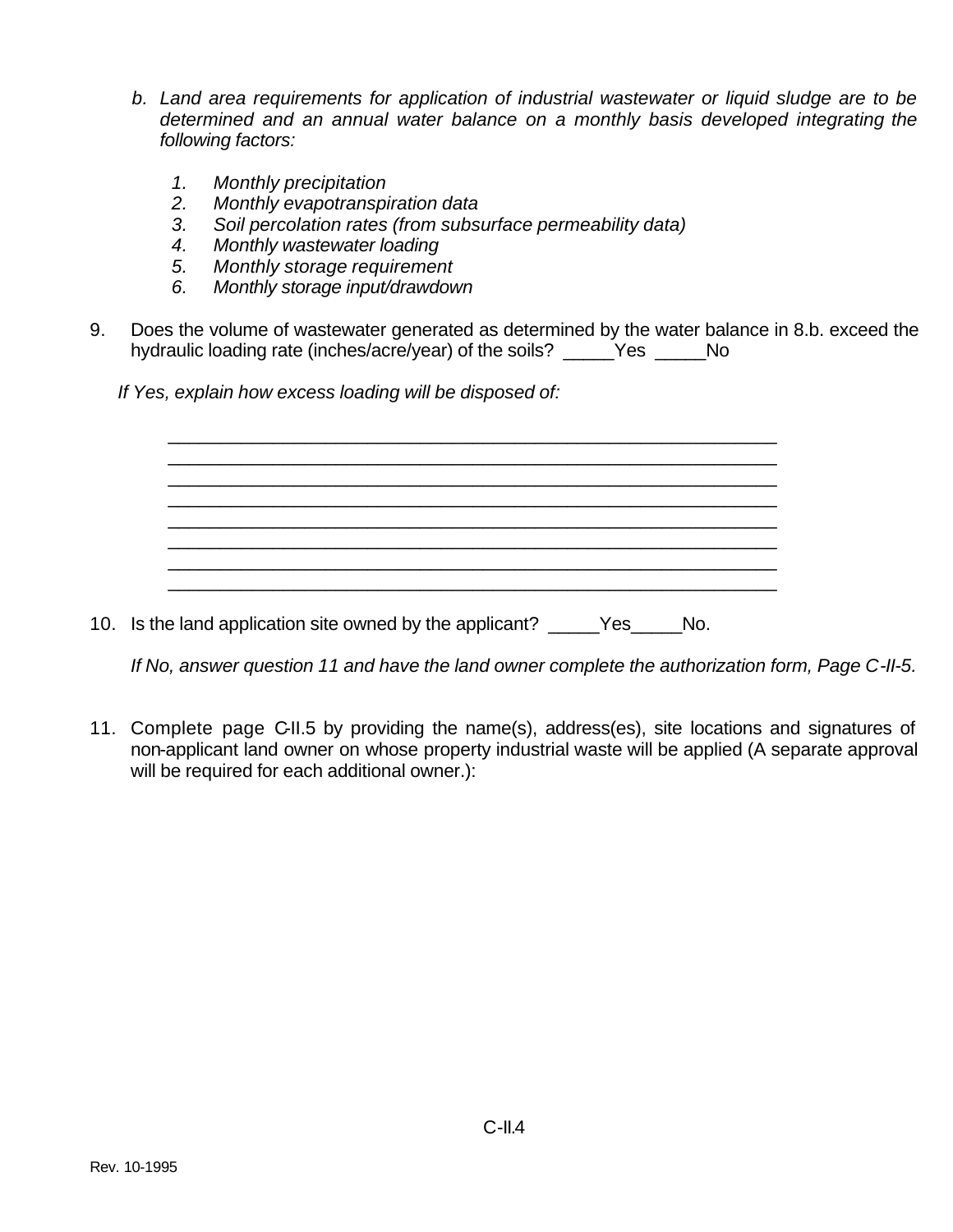## **AUTHORIZATION TO LAND APPLY WASTE**

(Land Owner must sign and date this approval)

As land owner, I authorize \_\_\_\_\_\_\_\_\_\_\_\_\_\_\_\_\_\_\_\_\_\_\_\_\_\_\_\_\_\_\_\_\_\_\_\_\_\_\_\_\_to land apply wastewater/sludge to my property in accordance with their VPA Form C application. This authorization will remain in effect until such time as I notify the Department of Environmental Quality in writing that this authorization has been withdrawn.

| Name:            |  |
|------------------|--|
| Address:         |  |
|                  |  |
| Telephone:       |  |
| Site Location(s) |  |
| Date:            |  |
| Signature:       |  |